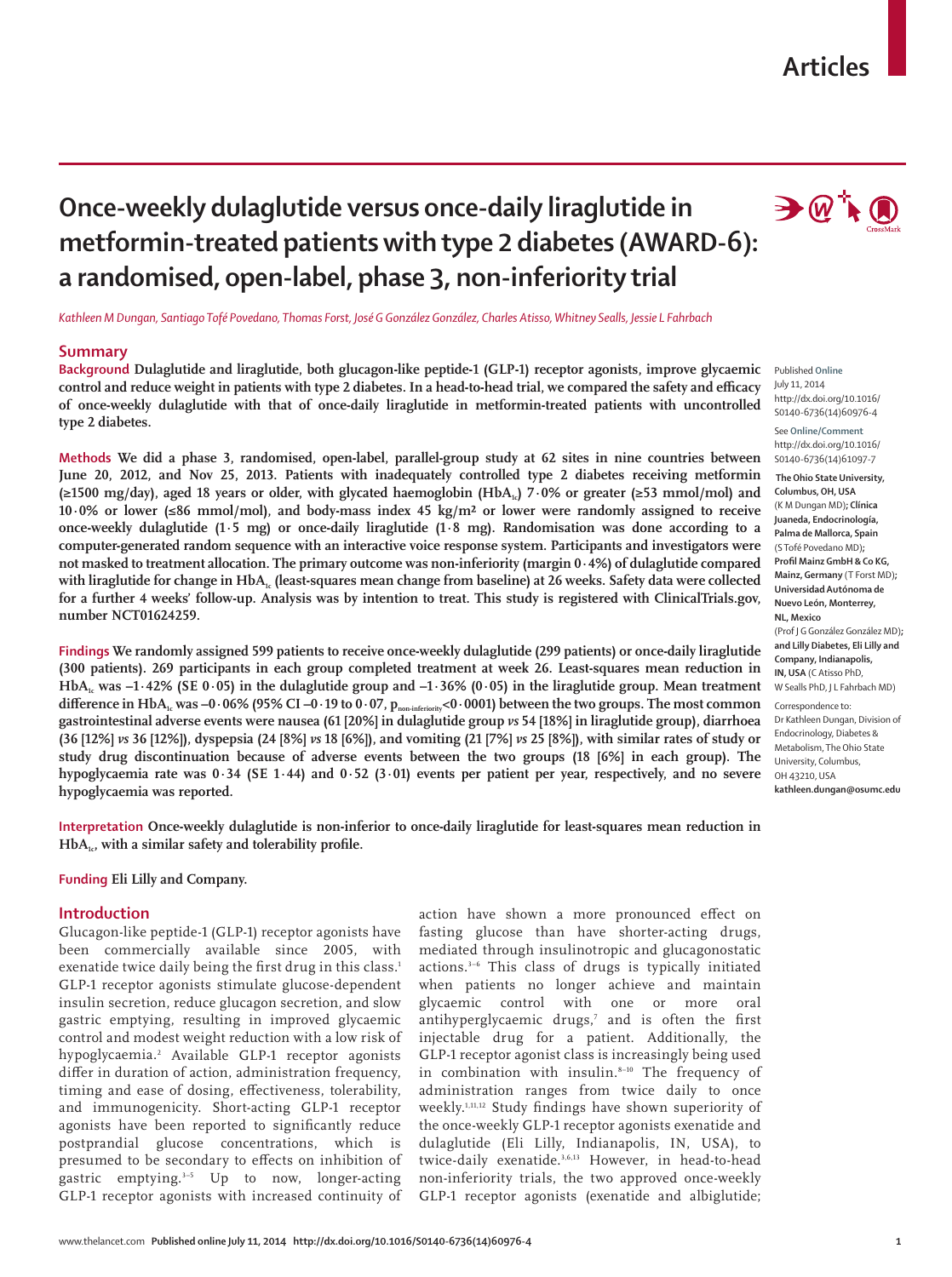GlaxoSmithKline, Wilmington, DE, USA) have not shown non-inferiority to once-daily liraglutide.<sup>12,14</sup>

Dulaglutide is a once-weekly GLP-1 receptor agonist in development for type 2 diabetes.<sup>15-17</sup> By contrast with native GLP-1, dulaglutide is resistant to dipeptidyl peptidase-4 degradation and has a large size that slows absorption and minimises renal clearance, resulting in a soluble formulation with a prolonged half-life of about 5 days, making it suitable for once-weekly subcutaneous administration.15 Findings from long-term phase 3 trials showed that once-weekly dulaglutide 1·5 mg had better reduction of glycated haemoglobin  $(HbA<sub>i</sub>)$  than did metformin, sitagliptin, and exenatide twice daily, with small weight loss and a safety and tolerability profile that is consistent with the GLP-1 receptor agonist class.<sup>13,18,19</sup> Dulaglutide has also been shown to have significant, sustained effects on both fasting and postprandial glucose concentrations.<sup>13,18,19</sup>

In the Assessment of Weekly AdministRation of LY2189265 (dulaglutide) in Diabetes-6 (AWARD-6) study, we aimed to assess the non-inferiority of once-weekly dulaglutide compared with once-daily liraglutide in patients with type 2 diabetes receiving concomitant metformin therapy.

## **Methods**

#### **Study design and participants**

AWARD-6 was a randomised, open-label, parallel-group, multicentre, phase 3, non-inferiority study, comparing the safety and efficacy of once-weekly dulaglutide with once-daily liraglutide in metformin-treated patients with uncontrolled type 2 diabetes. The study had three periods: screening (2 weeks), randomisation (at week 0) immediately followed by treatment (26 weeks), and safety follow-up (4 weeks). Data were collected from study participants between June 20, 2012, and Nov 25, 2013. Patients were recruited from 62 sites in nine countries (Czech Republic, Germany, Hungary, Mexico, Poland, Romania, Spain, Slovakia, and the USA).

Eligible patients at screening had type 2 diabetes (HbA<sub>1c</sub>  $\geq$ 7·0% [ $\geq$ 53 mmol/mol] and  $\leq$ 10·0% [ $\leq$ 86 mmol/mol]), were 18 years or older, had a body-mass index (BMI) of  $45 \text{ kg/m}^2$  or less, and were receiving a stable dose of metformin (≥1500 mg/day) for 3 months or longer. Key exclusion criteria included use of other antihyperglycaemic drugs, serum calcitonin concentration of 5·79 pmol/L or higher, serum creatinine concentration of 132·6 μmol/L or higher (men) or 123·8 μmol/L or higher (women), creatinine clearance of less than 60 mL/min, or history of pancreatitis or recent cardiovascular event (full inclusion and exclusion criteria listed in appendix).

The protocol was approved by local institutional review boards; all patients provided written informed consent. The study was done in accordance with the Declaration of Helsinki guideline on good clinical practices and country-specific requirements.<sup>20</sup>

## **Randomisation and masking**

We randomly assigned participants in a 1:1 ratio to receive subcutaneous injections of once-weekly dulaglutide 1·5 mg or once-daily liraglutide 1·8 mg according to a computer-generated random sequence with use of an interactive voice response system. Randomisation was stratified by country and baseline HbA<sub>1c</sub> (≤8.5% [≤69 mmol/mol] and >8·5% [>69 mmol/mol]). An open-label design was used and participants, treating physicians, investigators, and site staff were not masked to treatment allocation. The study statistician and medical personnel from the sponsor were masked to the treatment allocation until after database lock and analyses were completed.

#### **Procedures**

Patients were given a prefilled syringe (dulaglutide) or pen (liraglutide) to be self-administered. Dulaglutide was started at the full 1·5 mg once-weekly dose. Liraglutide was uptitrated from  $0.6$  mg/day in week 1, to  $1.2$  mg/day in week 2, and then to 1·8 mg/day in week 3. Patients unable to tolerate the full dose of study drug were required to discontinue the study drug but encouraged to remain in the study to collect safety data for the full intention-to-treat population. Patients continued metformin therapy  $(≥1500 \text{ mg/day}$  and up to the highest dose allowed per local label) throughout the study. We assessed compliance to treatment regimen by review of patients' diaries and returned, unused study drugs; we defined treatment compliance as taking at least 75% of the study drug per visit.

Patients with severe, persistent hyperglycaemia during the study could initiate additional glycaemic rescue therapy according to prespecified criteria (appendix). The antihyperglycaemic intervention was determined by the investigator; use of other non-study GLP-1 receptor agonists or inhibitors of dipeptidyl peptidase-4 was not permitted.

An independent external committee adjudicated deaths and non-fatal cardiovascular adverse events in a masked manner, with prespecified event criteria based on the preponderance of the evidence and clinical knowledge and experience. An independent external committee adjudicated adverse events of severe or serious abdominal pain, suspected or definite acute or chronic pancreatitis, and lipase or amylase concentrations of three times the upper limit of normal or higher. Serum calcitonin was measured throughout the study.

Patients given dulaglutide were tested for the development of dulaglutide antidrug antibodies. Positive samples were assessed for dulaglutide-neutralising activity and cross-reactivity with native GLP-1.

## **Outcomes**

The primary efficacy measure was change in  $HbA_{1c}$ from baseline to week 26 between once-weekly dulaglutide and once-daily liraglutide. Secondary efficacy measures were the proportion of patients

See **Online** for appendix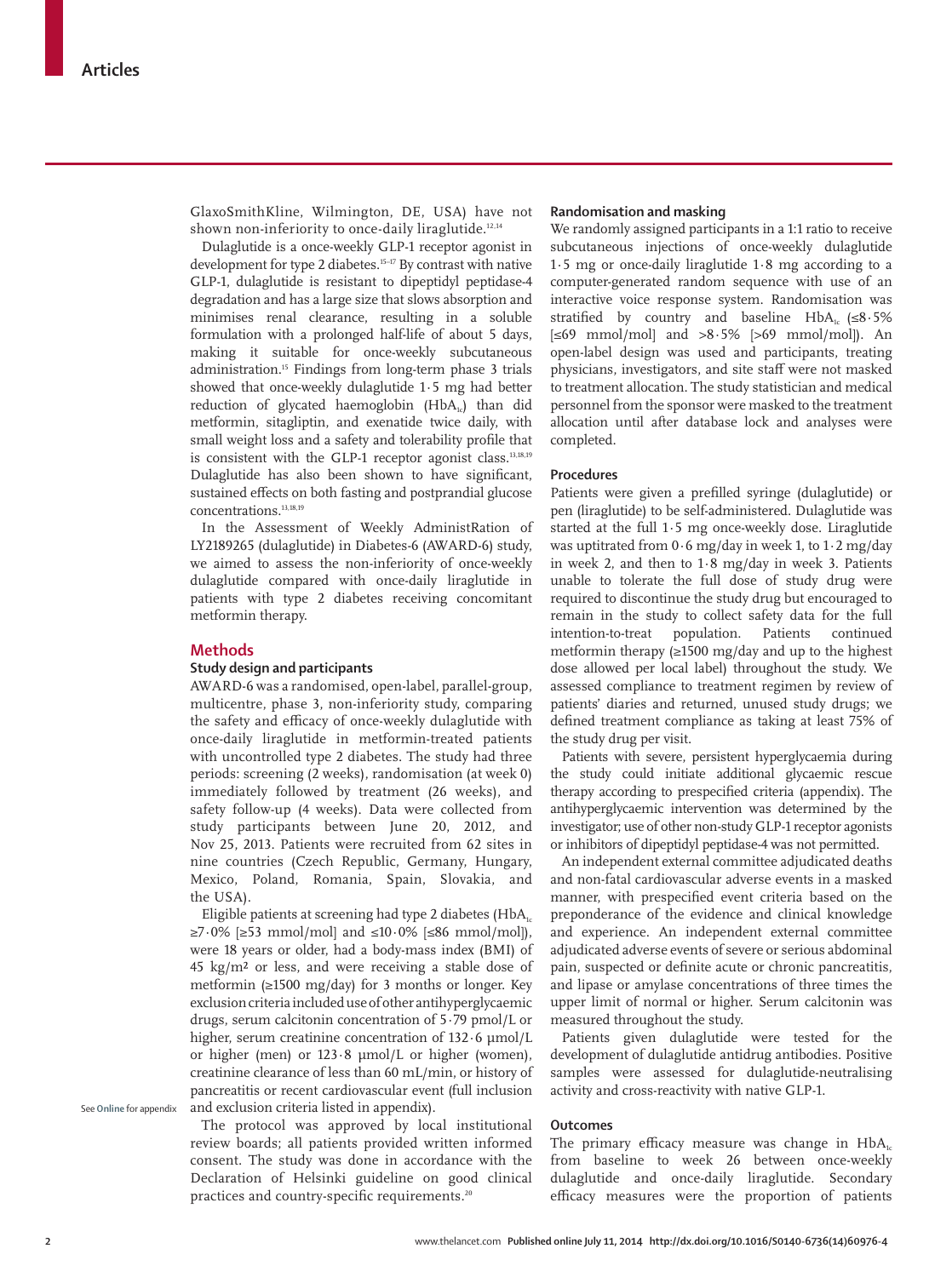achieving  $HbA<sub>i</sub>$  targets of less than 7.0%  $\left(\frac{53 \text{ mmol/mol}}{100}\right)$  or 6.5% or less  $\left(\frac{48 \text{ mmol/mol}}{100}\right)$ ; change in fasting plasma serum glucose (evaluated at a central laboratory), seven-point self-monitored plasma glucose profiles, bodyweight, BMI, and β-cell function assessed with the homoeostasis model assessment (HOMA2-%B). Safety assessments included adverse events, dulaglutide antidrug antibodies, lipids, vital signs (heart rate and blood pressure), electrocardiogram (ECG), and occurrence of severe, persistent hyperglycaemia requiring rescue drugs. Adverse events of special interest were pancreatitis, C-cell hyperplasia and C-cell neoplasms, cardiovascular events, allergic or hypersensitivity reactions, and hypoglycaemia. Total hypoglycaemia was defined as plasma glucose concentration of 3·9 mmol/L or less, or signs or symptoms attributable to hypoglycaemia.<sup>21</sup> Severe hypoglycaemia was an event needing assistance of another person to actively give therapy as determined by the investigator.<sup>21</sup>

We assessed health-related quality of life with exploratory patient-reported outcome measures (European quality of life 5 dimensions, ability to perform physical activities of daily living, and impact of weight on self-perception). $22-24$ The proportion of patients who achieved  $HbA<sub>i</sub>$  of less than  $7.0\%$  without persistent nausea or vomiting (defined as patients who developed nausea or vomiting after randomisation that had not resolved by week 4 of treatment and was longer than 10 days in duration, or that led to study drug or study discontinuation) was also assessed as an exploratory measure.

# **Statistical analyses**

The primary objective was non-inferiority of dulaglutide to liraglutide for  $HbA_i$  change from baseline. To show non-inferiority with 90% power, we calculated that 222 completers per treatment group (444 in total) were required at 26 weeks, assuming no difference in  $HbA<sub>1c</sub>$ between dulaglutide and liraglutide, 0·4% margin of non-inferiority, common SD of 1·3% for change in baseline HbA<sub>1c</sub>, and  $0.05$  two-sided significance level. Assuming 25% dropout, we estimated that 296 randomly assigned patients per treatment group would be needed. After non-inferiority, serial gatekeeping was used to assess superiority of dulaglutide; type I error rate was controlled at  $0.025$  (one-sided).<sup>25,26</sup>

Efficacy and safety analyses were done with the intention-to-treat population (all randomly assigned patients who took one or more doses of study drug). For efficacy and hypoglycaemia measures, we used only data obtained before rescue drugs were given. The primary effi cacy analysis used a mixed model for repeated measures (MMRM) with treatment, country, visit, and treatment-by-visit interaction as fixed effects; baseline as covariate; and patient as random effect. The secondary sensitivity analysis for the primary endpoint was ANCOVA with country and treatment as fixed effects and baseline as a covariate with the last (postbaseline  $HbA<sub>i</sub>$ )



**Figure 1:** Trial profile

|                                              | Dulaglutide (n=299) | Liraglutide (n=300) |
|----------------------------------------------|---------------------|---------------------|
| Sex                                          |                     |                     |
| Men                                          | 138 (46%)           | 149 (50%)           |
| Women                                        | 161 (54%)           | 151 (50%)           |
| Age (years)                                  | 56.5(9.3)           | 56.8(9.9)           |
| $\ge 65$ years                               | 51(17%)             | 60 (20%)            |
| Race                                         |                     |                     |
| American Indian or Alaskan Native            | 20(7%)              | 23 (8%)             |
| Asian                                        | $1(-1%)$            | $\Omega$            |
| Black or African American                    | 21(7%)              | 16 (5%)             |
| Multiple                                     | $1(-1%)$            | 2(1%)               |
| White                                        | 256 (86%)           | 259 (86%)           |
| Ethnic origin*                               |                     |                     |
| Hispanic or Latino                           | 75 (25%)            | 72 (24%)            |
| Not Hispanic or Latino                       | 221 (75%)           | 223 (76%)           |
| Weight (kg)                                  | 93.8(18.2)          | 94.4(19.0)          |
| BMl (kg/m <sup>2</sup> )                     | 33.5(5.1)           | 33.6(5.2)           |
| Diabetes duration (years)                    | 7.1(5.4)            | 7.3(5.4)            |
| HbA <sub>v</sub> (%)                         | $8.1\% (0.8)$       | $8.1\%$ (0.8)       |
| $HbA_{1}$ (mmol/mol)                         | 65(8.8)             | 65(8.8)             |
| Fasting serum glucose concentration (mmol/L) | 9.3(2.2)            | 9.2(2.3)            |
| Systolic blood pressure (mm Hq)              | 132.2(15.0)         | 130.9 (15.1)        |
| Diastolic blood pressure (mm Hq)             | 79.9(9.5)           | 79.1(9.2)           |
| Metformin dose (mq)                          | 2021 (418)          | 2068 (452)          |

Data are n (%) or mean (SD). BMI=body-mass index. HbA<sub>1c</sub>=glycated haemoglobin. \*Data for ethnic origin were not collected for four patients in the dulaglutide group and five patients in the liraglutide group.

*Table 1:* **Baseline characteristics**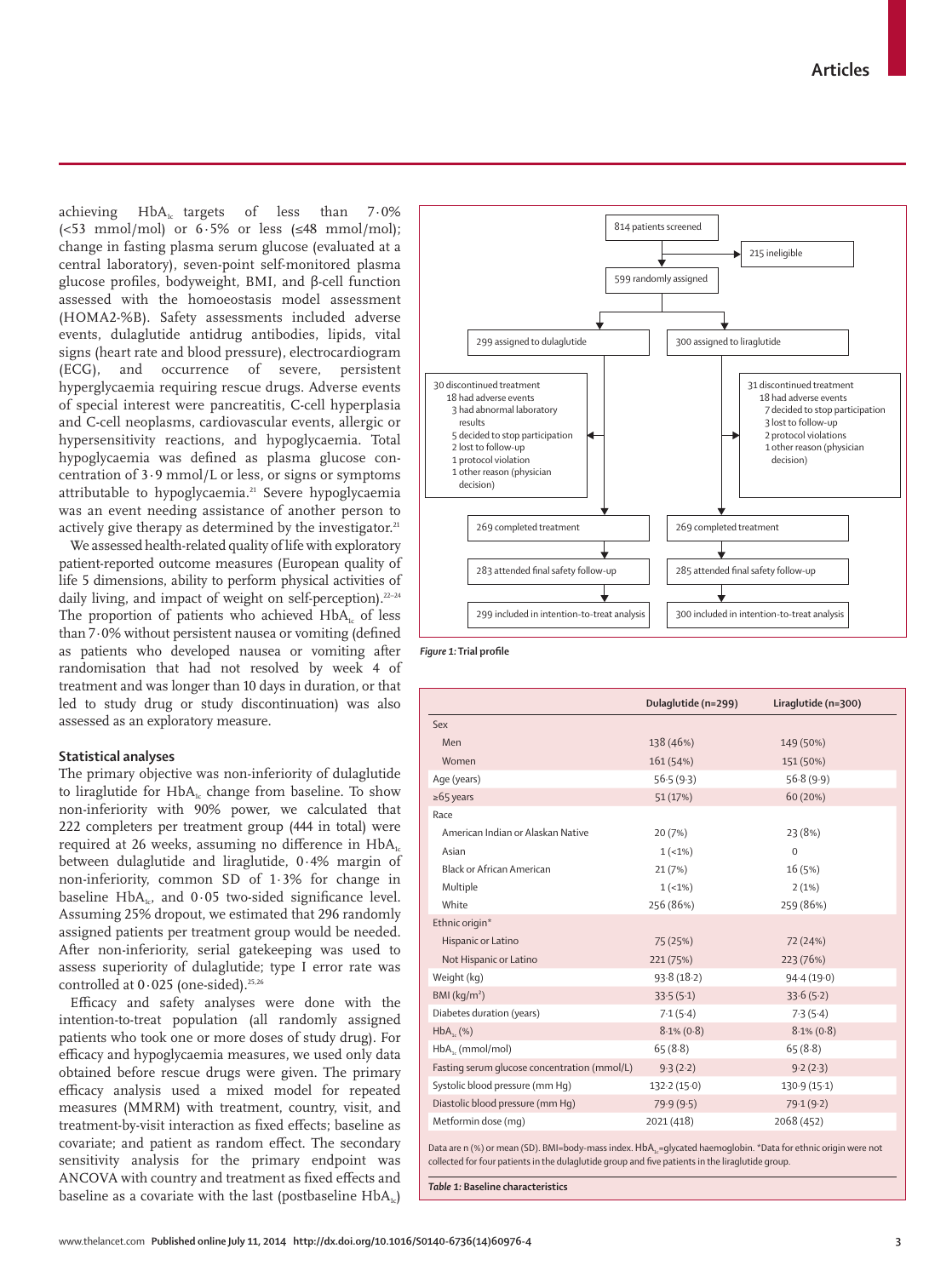

*Figure 2:* **Trial outcome measures**

(A) Change in HbA<sub>1</sub>, from baseline to week 26 (MMRM). (B) HbA<sub>1</sub>, values from baseline to week 26 (MMRM). (C) Percentage of patients achieving HbA<sub>1</sub>, targets. (D) Change in fasting plasma glucose concentrations from baseline to week 26, as measured by a central laboratory. (E) Seven-point self-measured plasma glucose by time of day. (F) Bodyweight from baseline to 26 weeks (MMRM). HbA<sub>1z</sub>=glycated haemoglobin. MMRM=mixed model for repeated measures. LSM=least-squares mean. FSG=fasting serum glucose. SMPG=seven-point self-measured glucose. \*p<0·05.

observation carried forward (LOCF). MMRM and ANCOVA were used for change in bodyweight. Analyses for other measures used MMRM.

We analysed the percentage of patients achieving  $HbA<sub>1c</sub>$ targets (LOCF) with a repeated logistic regression model with treatment, country, visit, treatment-by-visit interaction, and baseline  $HbA_{1c}$  as a covariate. Total hypoglycaemia included events that were documented symptomatic, documented asymptomatic, probable, or severe.<sup>21</sup> We analysed hypoglycaemia rates with a generalised linear model with negative binomial distribution. The percentage of patients with adverse events was analysed with use of a  $\chi^2$  test, unless insufficient data were available to meet analysis assumptions, then Fisher's exact test was used. The two-sided significance level was  $0.05$  for secondary endpoints. Least-squares means (LSM) for  $HbA_{1c}$ , fasting serum glucose, and bodyweight were calculated.

This study is registered with ClinicalTrials.gov, number NCT01624259.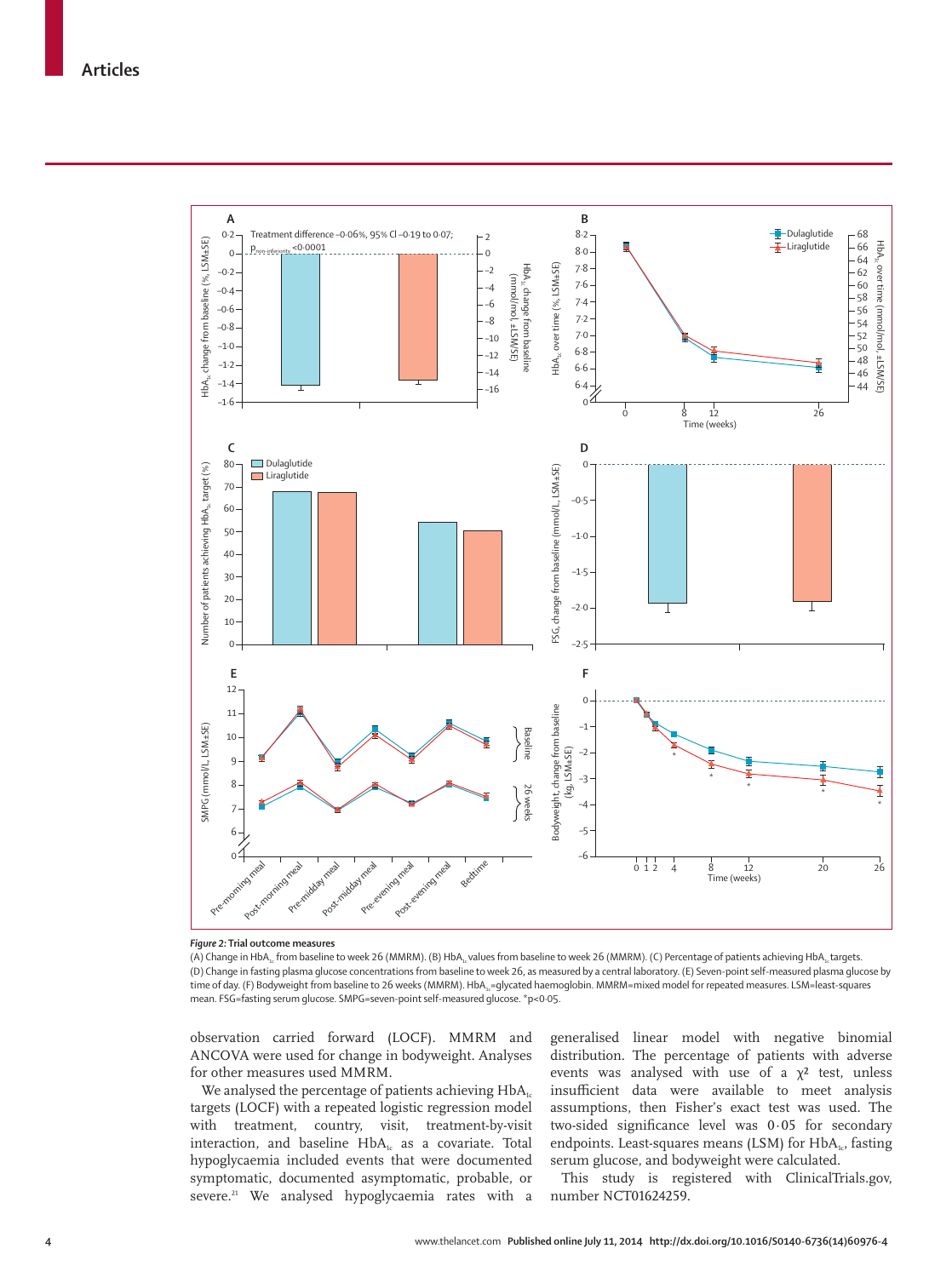|                                                                                                                                                                           | Dulaglutide (n=299) |                                       |          | Liraglutide (n=300) |                                       |          | Dulaglutide vs liraglutide      |            |
|---------------------------------------------------------------------------------------------------------------------------------------------------------------------------|---------------------|---------------------------------------|----------|---------------------|---------------------------------------|----------|---------------------------------|------------|
|                                                                                                                                                                           | Baseline            | Change from<br>baseline to<br>week 26 | p value  | <b>Baseline</b>     | Change from<br>baseline to<br>week 26 | p value  | Mean difference                 | p value    |
| $HbA_{1c}(%)$                                                                                                                                                             | $8.1\%$ (0.8)       | $-1.42\%$ (0.05)                      | < 0.0001 | $8.1\% (0.8)$       | $-1.36\%$ (0.05)                      | < 0.0001 | $-0.06\%$ ( $-0.19$ to 0.07)    | $<0.0001*$ |
| $HbA_{1c}$ (mmol/mol)                                                                                                                                                     | 65(8.8)             | $-16(0.55)$                           | < 0.0001 | 65(8.8)             | $-15(0.55)$                           | < 0.0001 | $-0.66$ ( $-2.08$ to 0.77)      | $<0.0001*$ |
| Fasting serum glucose<br>concentration (mmol/L)                                                                                                                           | 9.3(2.2)            | $-1.93(0.12)$                         | < 0.0001 | 9.2(2.3)            | $-1.90(0.12)$                         | < 0.0001 | $-0.03(-0.32 \text{ to } 0.25)$ | 0.83       |
| Postprandial plasma glucose<br>concentration (mmol/L)                                                                                                                     | $10-7(0-1)$         | $-2.56(0.09)$                         | < 0.0001 | 10.6(0.1)           | $-2.43(0.09)$                         | < 0.0001 | $-0.13$ ( $-0.36$ to $0.10$ )   | 0.26       |
| Bodyweight (kg)                                                                                                                                                           | 93.8(18.2)          | $-2.90(0.22)$                         | < 0.0001 | 94.4(19.0)          | $-3.61(0.22)$                         | < 0.0001 | $0.71(0.17 \text{ to } 1.26)$   | 0.011      |
| Data are least-squares mean (SE) or mean difference (95% CI). HbA <sub>12</sub> =qlycated haemoglobin. *p value is for non-inferiority of dulaqlutide versus liraqlutide. |                     |                                       |          |                     |                                       |          |                                 |            |
| Table 2: Comparison of trial outcome measures between dulaglutide and liraglutide                                                                                         |                     |                                       |          |                     |                                       |          |                                 |            |

# **Role of the funding source**

The study sponsor was involved in study design, data collection, data review, data analysis, and drafting of the report. All authors had full access to the data and approved the report for publication. KMD and JLF had final responsibility for the decision to submit for publication.

## **Results**

In AWARD-6, 599 eligible patients were randomly assigned to receive dulaglutide 1·5 mg (299 patients) or liraglutide  $1.8 \text{ mg}$  (300 patients; figure 1). 30 (10%) patients taking dulaglutide and 31 (10%) taking liraglutide discontinued the study or study drug before 26 weeks; adverse events were the most common reason in both groups (dulaglutide, 18 [6%]; liraglutide, 18 [6%]).

During the treatment period, 19 patients (six receiving dulaglutide [2%] and 13 [4%] receiving liraglutide) received an alternative antihyperglycaemic drug for any reason. One patient in the dulaglutide group and three in the liraglutide group needed glycaemic rescue therapy. Efficacy and hypoglycaemia data were censored after initiation of an alternative antihyperglycaemic drug. Patients who discontinued the study before the end of the treatment period had an early termination visit and then returned 4 weeks later for a final safety follow-up visit. Table 1 shows baseline characteristics of the two groups. Overall, 98·2% of patients in the dulaglutide group and 97·5% in the liraglutide group were considered compliant with study drug.

Both dulaglutide and liraglutide significantly reduced  $HbA<sub>1c</sub>$  from baseline (figure 2, table 2). The  $HbA<sub>1c</sub>$ reduction with dulaglutide was non-inferior, but not superior, to that achieved by liraglutide, with a between-group difference in  $HbA_{1c}$  reduction from baseline of  $-0.06\%$  (95% CI  $-0.19$  to 0.07,  $p_{\text{non-inferiority}}$ <0.0001), equivalent to -0.66 mmol/mol. Decreases in  $HbA_{1c}$  over time were similar between groups (figure 2).

We noted similar results with the ANCOVA (LOCF) sensitivity analysis. At 26 weeks, 200 of 293 (68%) patients in the dulaglutide group achieved  $HbA<sub>1c</sub>$  targets of less than 7·0% (<53 mmol/mol) compared with 199 of 293 (68%) in the liraglutide group; 160 (55%) patients achieved  $HbA<sub>1c</sub>$  targets of 6.5% or less (≤48 mmol/mol) in the dulaglutide group compared with 149 (51%) in the liraglutide group (figure 2). Both dulaglutide and liraglutide significantly reduced fasting serum glucose concentrations between baseline and 26 weeks, with no significant difference between groups (figure 2, table 2). Seven-point self-monitored plasma glucose profiles measured at baseline and 26 weeks did not differ significantly between treatments at any time point measured (figure 2, table 2). At 26 weeks, the LSM change in postprandial plasma glucose concentration did not differ significantly between groups (table 2). The LSM change from baseline in bodyweight (ANCOVA [LOCF]) was –2·90 kg (SE 0·22) for dulaglutide and  $-3.61$  kg (0.22) for liraglutide (figure 2, table 2); between-group differences for change from baseline in BMI were consistent with weight findings (data not shown). Similar improvements in HOMA2%B were observed with dulaglutide and liraglutide (appendix).

Five (2%) patients in the dulaglutide group and 11 (4%) in the liraglutide group had serious adverse events (table 3, appendix). No patients died between randomisation and final follow-up. The most frequent treatment emergent adverse events were generally gastrointestinal*,* with nausea, diarrhoea, vomiting, and dyspepsia being the most common (table 3); there were no differences between groups. The frequency of nausea peaked at week 1 in both groups and decreased thereafter (figure 3). In both groups, most gastrointestinal events were mild to moderate in severity and transient in nature. Nine (3%) patients in the dulaglutide group and 13 (4%) in the liraglutide group discontinued the study or study drug because of a gastrointestinal adverse event, with nausea being the most common reason (five patients in each group). The proportion of patients who achieved  $HbA<sub>i</sub>$  less than 7 $\cdot$ 0% without persistent nausea or vomiting did not differ between groups (185 of 296 [63%] patients receiving dulaglutide *vs* 185 of 295 [63%] receiving liraglutide).

Total hypoglycaemia (defined as a plasma glucose concentration  $\leq$ 3.9 mmol/L with or without symptoms)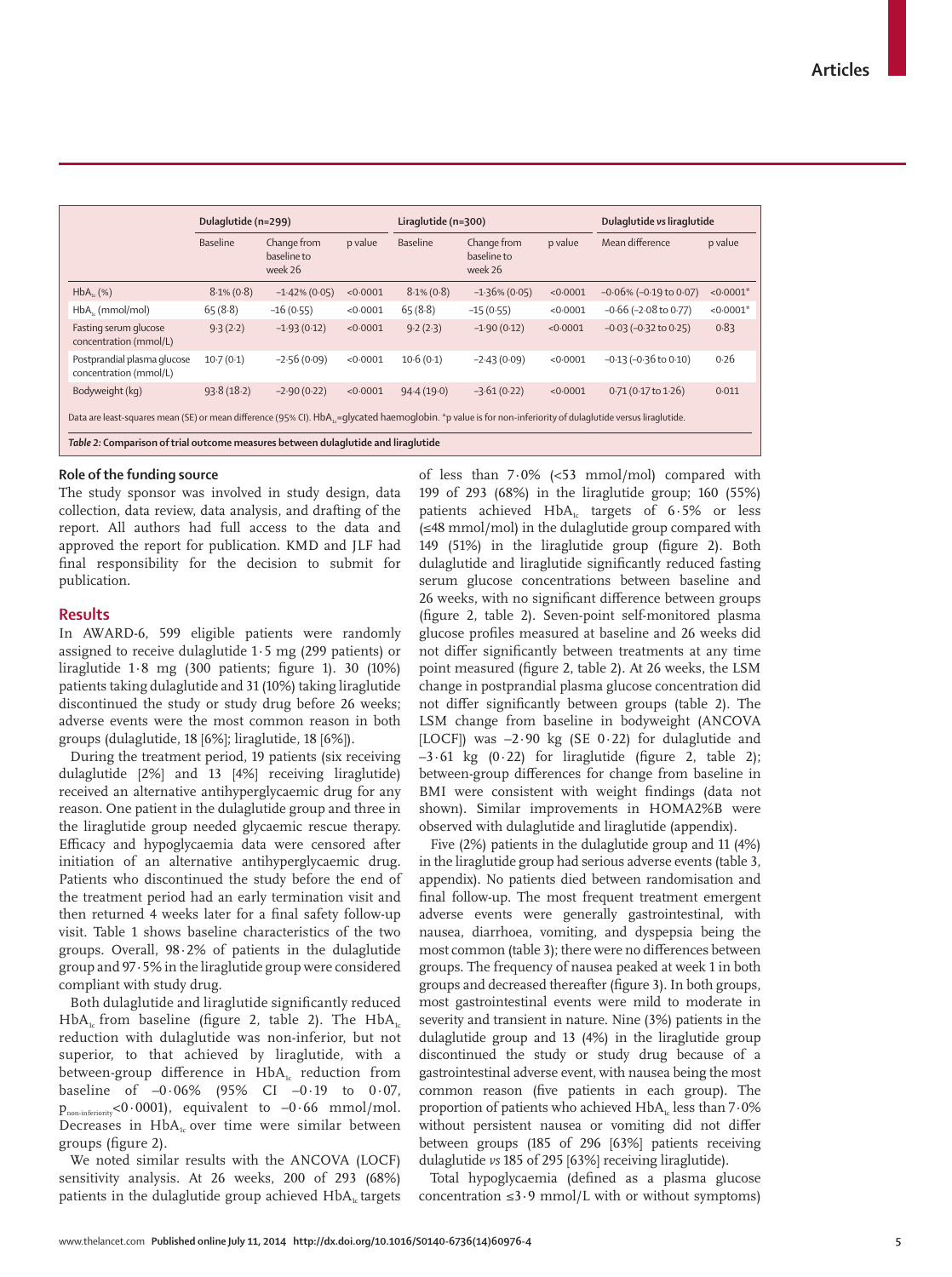|                                                                                                                                                                                                                                                                                                                                                                                                                                                                                                                                   | Dulaglutide<br>$(n=299)$ | Liraglutide<br>$(n=300)$ | p value |  |  |  |  |  |
|-----------------------------------------------------------------------------------------------------------------------------------------------------------------------------------------------------------------------------------------------------------------------------------------------------------------------------------------------------------------------------------------------------------------------------------------------------------------------------------------------------------------------------------|--------------------------|--------------------------|---------|--|--|--|--|--|
| Deaths                                                                                                                                                                                                                                                                                                                                                                                                                                                                                                                            | $\Omega$                 | $\overline{O}$           |         |  |  |  |  |  |
| Serious AEs*                                                                                                                                                                                                                                                                                                                                                                                                                                                                                                                      | 5(2%)                    | 11 (4%)                  | 0.13    |  |  |  |  |  |
| Patients with at least one<br>treatment-emergent AE                                                                                                                                                                                                                                                                                                                                                                                                                                                                               | 185 (62%)                | 189 (63%)                | 0.78    |  |  |  |  |  |
| Treatment-emergent AEs (≥5% patients in either group)                                                                                                                                                                                                                                                                                                                                                                                                                                                                             |                          |                          |         |  |  |  |  |  |
| Gastrointestinal disorders                                                                                                                                                                                                                                                                                                                                                                                                                                                                                                        | 107 (36%)                | 107 (36%)                | 0.98    |  |  |  |  |  |
| Nausea                                                                                                                                                                                                                                                                                                                                                                                                                                                                                                                            | 61 (20%)                 | 54 (18%)                 | 0.46    |  |  |  |  |  |
| Diarrhoea                                                                                                                                                                                                                                                                                                                                                                                                                                                                                                                         | 36 (12%)                 | 36 (12%)                 | 0.99    |  |  |  |  |  |
| Vomiting                                                                                                                                                                                                                                                                                                                                                                                                                                                                                                                          | 21 (7%)                  | 25 (8%)                  | 0.55    |  |  |  |  |  |
| Dyspepsia                                                                                                                                                                                                                                                                                                                                                                                                                                                                                                                         | 24 (8%)                  | 18 (6%)                  | 0.33    |  |  |  |  |  |
| Constipation                                                                                                                                                                                                                                                                                                                                                                                                                                                                                                                      | 11 (4%)                  | 17 (6%)                  | 0.25    |  |  |  |  |  |
| Nasopharyngitis                                                                                                                                                                                                                                                                                                                                                                                                                                                                                                                   | 23 (8%)                  | 21 (7%)                  | 0.75    |  |  |  |  |  |
| Headache                                                                                                                                                                                                                                                                                                                                                                                                                                                                                                                          | 22 (7%)                  | 25 (8%)                  | 0.66    |  |  |  |  |  |
| Back pain                                                                                                                                                                                                                                                                                                                                                                                                                                                                                                                         | 11 (4%)                  | 15 (5%)                  | 0.43    |  |  |  |  |  |
| Decreased appetite                                                                                                                                                                                                                                                                                                                                                                                                                                                                                                                | 16 (5%)                  | 20 (7%)                  | 0.50    |  |  |  |  |  |
| Patients who discontinued study<br>or study drug because of AEs                                                                                                                                                                                                                                                                                                                                                                                                                                                                   | 18 (6%)                  | 18 (6%)                  | 0.99    |  |  |  |  |  |
| Vital signs (mean change from baseline; SE)+                                                                                                                                                                                                                                                                                                                                                                                                                                                                                      |                          |                          |         |  |  |  |  |  |
| Systolic blood pressure (mm Hq)                                                                                                                                                                                                                                                                                                                                                                                                                                                                                                   | $-3.36(0.7)$             | $-2.82(0.7)$             | 0.60    |  |  |  |  |  |
| Diastolic blood pressure (mm Hq)                                                                                                                                                                                                                                                                                                                                                                                                                                                                                                  | $-0.22(0.4)$             | $-0.31(0.4)$             | 0.88    |  |  |  |  |  |
| Heart rate (bpm)                                                                                                                                                                                                                                                                                                                                                                                                                                                                                                                  | 2.37(0.4)                | 3.12(0.4)                | 0.25    |  |  |  |  |  |
| ECG PR interval (ms; mean change<br>from baseline; SE) <sup>+</sup>                                                                                                                                                                                                                                                                                                                                                                                                                                                               | 3.8(0.81)                | 3.3(0.80)                | 0.62    |  |  |  |  |  |
| Pancreatic enzymes (median change; IQR)‡                                                                                                                                                                                                                                                                                                                                                                                                                                                                                          |                          |                          |         |  |  |  |  |  |
| Total amylase (U/L)                                                                                                                                                                                                                                                                                                                                                                                                                                                                                                               | $7(0-14)$                | $6(0-13)$                | 0.19    |  |  |  |  |  |
| Lipase (U/L)                                                                                                                                                                                                                                                                                                                                                                                                                                                                                                                      | $7(1-18)$                | $11(2-23)$               | 0.012   |  |  |  |  |  |
| Patients with treatment-emergent abnormal changes in pancreatic enzymes                                                                                                                                                                                                                                                                                                                                                                                                                                                           |                          |                          |         |  |  |  |  |  |
| Total amylase                                                                                                                                                                                                                                                                                                                                                                                                                                                                                                                     | 18 (6%)                  | 20(7%)                   | 0.75    |  |  |  |  |  |
| Lipases                                                                                                                                                                                                                                                                                                                                                                                                                                                                                                                           | 63 (25%)                 | 84 (33%)                 | 0.052   |  |  |  |  |  |
| Patients with pancreatic enzyme concentration of ≥3×ULN                                                                                                                                                                                                                                                                                                                                                                                                                                                                           |                          |                          |         |  |  |  |  |  |
| Total amylase                                                                                                                                                                                                                                                                                                                                                                                                                                                                                                                     | $1(-1%)$                 | 0                        | 0.50    |  |  |  |  |  |
| Lipase                                                                                                                                                                                                                                                                                                                                                                                                                                                                                                                            | 11 (4%)                  | 9(3%)                    | 0.64    |  |  |  |  |  |
| Treatment-emergent dulaglutide antidrug antibodies¶                                                                                                                                                                                                                                                                                                                                                                                                                                                                               |                          |                          |         |  |  |  |  |  |
| Dulaglutide antidrug antibodies                                                                                                                                                                                                                                                                                                                                                                                                                                                                                                   | 3(1%)                    |                          |         |  |  |  |  |  |
| Dulaglutide neutralising<br>antidrug antibodies                                                                                                                                                                                                                                                                                                                                                                                                                                                                                   | 2(1%)                    |                          |         |  |  |  |  |  |
| nsGLP-1 neutralising antibodies                                                                                                                                                                                                                                                                                                                                                                                                                                                                                                   | $\Omega$                 |                          |         |  |  |  |  |  |
| Data are n (%) unless otherwise specified. AEs=adverse events. ULN=upper limit of<br>normal. NA=not applicable. nsGLP1=native sequence glucagon-like peptide-1.<br>*Reported serious AEs are listed in the appendix. †Data are least-squares mean<br>change (SE). ‡Data are last observation carried forward, median change (IQR).<br>§252 patients in the dulaglutide group and 256 in the liraglutide group had a<br>lipase measurement. ¶These values include all postbaseline observations<br>including the safety follow-up. |                          |                          |         |  |  |  |  |  |

*Table 3:* **Safety assessments and vital signs up to 26 weeks' follow-up**

occurred in 26 (9%) patients given dulaglutide and 17 (6%) patients given liraglutide, with a mean event rate of 0·34 (SE 1·44) events per patient per year for dulaglutide compared with  $0.52$  (3.01) for liraglutide (appendix); no patients had severe hypoglycaemia in the study period.

No cases of adjudicated pancreatitis or pancreatic cancer were reported. Treatment with dulaglutide or liraglutide increased total amylase concentration from baseline (table 3). Lipase concentration was significantly



*Figure 3:* **Frequency of nausea from baseline to week 26** Only patients active in the study and taking study drug are counted within each interval.

higher at endpoint (LOCF) in patients receiving liraglutide than in those receiving dulaglutide  $(p=0.012)$ ; amylase concentrations did not differ between groups (table 3). The percentage of patients with treatment-emergent pancreatic enzyme concentrations of three times the upper limit of normal or higher was low, and similar between treatment groups (table 3). Mean serum calcitonin concentrations did not change during the study in either group (mean change  $-0.01$  pmol/L [SD  $0.45$ ] in dulaglutide group and  $0.05$  pmol/L (0.45) in liraglutide group;  $p=0.11$ ). One patient receiving liraglutide was diagnosed with a treatment-emergent papillary thyroid carcinoma. There were no reports of C-cell hyperplasia or medullary thyroid carcinoma.

There was one cardiovascular event of myocardial infarction, confirmed by adjudication, in the liraglutide group. We noted similar changes in both systolic and diastolic blood pressure at week 26 (table 3). Increases in mean heart rate occurred in both groups, with no significant between-group difference (table 3). We noted no between-group differences in lipid parameters or ECG assessments (appendix).

Three (1%) patients receiving dulaglutide developed treatment-emergent antibodies to dulaglutide (liraglutide antibodies were not assessed; table 3). None of these patients had hypersensitivity events. The frequency of hypersensitivity events across groups was very low and much the same (data not shown), and few patients had injection-site reactions (one patient receiving dulaglutide *vs* two receiving liraglutide).

For patient-reported outcomes, both groups had significant improvements in impact of weight on self-perception and the European quality of life 5 dimensions (visual analogue scale), with no between-group differences (data not shown). Patients in the dulaglutide group had significant improvements from baseline in ability to perform physical activities of daily living (p=0·014) and European quality of life 5 dimensions UK population score ( $p=0.031$ ); patients in the liraglutide group did not differ in these measures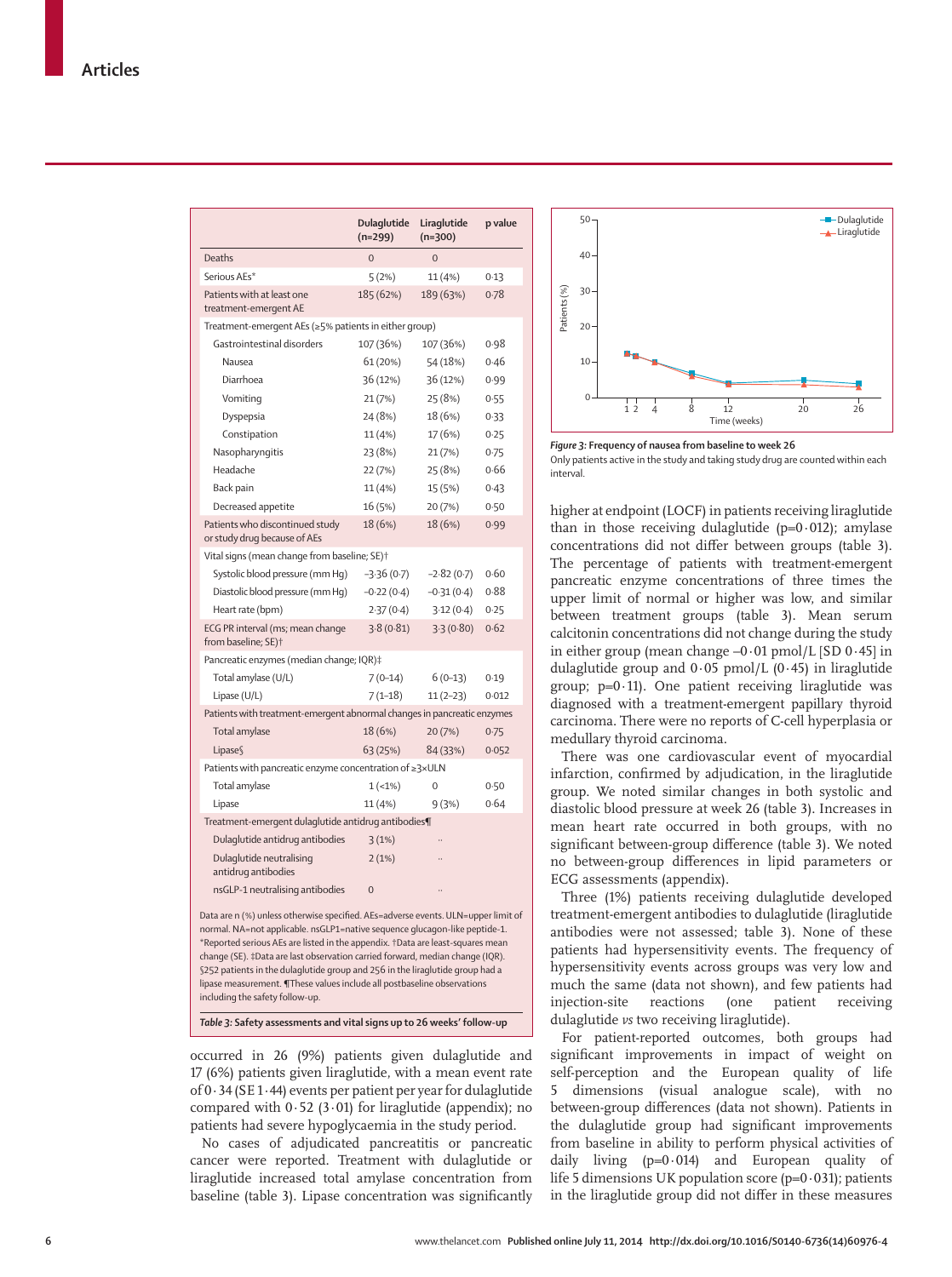between baseline and follow-up, and between-group differences were not significant for either measure (data not shown).

## **Discussion**

Findings from the AWARD-6 trial show that once-weekly dulaglutide is non-inferior to once-daily liraglutide. Both treatment groups had robust HbA<sub>1c</sub> reductions, with most patients achieving the  $HbA<sub>i</sub>$  target of less than 7.0% (<53 mmol/mol) recommended by the European Association for the Study of Diabetes and American Diabetes Association.7 Additionally, both groups had small reductions in bodyweight, with patients receiving liraglutide losing significantly more weight than patients receiving dulaglutide. Safety and tolerability profiles of the two GLP-1 receptor agonists were very similar.

For both groups, our study findings are consistent with those reported in previous studies (panel). In previous studies of dulaglutide  $(1.5 \text{ mg})$ , with primary endpoints at 26–52 weeks' follow-up and baseline  $HbA<sub>i</sub>$  of  $7.6-8.1\%$ (60–65 mmol/mol), investigators reported  $HbA_1$ reductions of –0·78% to –1·51% (–8·5 to –16·5 mmol/mol), with 61–78% of patients achieving an  $HbA<sub>i</sub>$  of less than 7·0% (<53 mmol/mol).13,18,19 Previous studies of liraglutide (1·8 mg), with mainly 26-week treatment durations and baseline  $HbA_i$  ranging from  $8.2\%$  to  $8.6\%$ (66–70 mmol/mol), have shown  $HbA_i$  reductions of –0·99% to –1·50% (–10·8 to –16·4 mmol/mol) with 42–60% of patients achieving an  $HbA<sub>1c</sub>$  of less than 7·0%  $\epsilon$  /<53 mmol/mol).<sup>12,14,27-30</sup> Although other drugs with weekly dosing have not shown non-inferiority against once-daily liraglutide, our findings suggest that dulaglutide  $1.5$  mg is non-inferior to liraglutide 1·8 mg.

AWARD-6 met the primary hypothesis of non-inferiority with a prespecified non-inferiority margin of  $0.4%$ because the upper bound of the 95% CI for the treatment difference, at  $0.07\%$ , was less than  $0.4\%$ . Although our study was powered to show non-inferiority with a 0·4% margin, the upper bound was less than that required to show non-inferiority for a margin of 0·3% or even 0·25%; therefore, the study findings would have shown non-inferiority if these margins had been used instead. For a given level of power, treatment effect, and measurement variability, a smaller margin requires a larger sample size. The two previous studies of GLP-1 receptor agonists comparing once-weekly with once-daily dosing, DURATION-6 and HARMONY-7 (comparing liraglutide with exenatide once-weekly and with albiglutide, respectively) had non-inferiority margins of 0·25% and 0·30%, respectively, with sample sizes of 911 and 812 patients, compared with 599 patients in AWARD-6.12,14 Findings from these studies showed between-treatment group differences of 0.21% (95% CI 0·08–0·33) for DURATION-6 and 0·21% (0·08–0·34) for HARMONY-7, which did not show non-inferiority to liraglutide. Although both studies had an upper bound of the 95% CI that was less than 0·4%,

# *Panel:* **Research in context**

# **Systematic review**

We searched PubMed on April 10, 2013, with the terms "liraglutide", "exenatide", "albiglutide", and "randomized clinical trial" with no date or trial duration restrictions. Non-English references were excluded. We identified two trials in which a once-weekly glucagon receptor agonist drug was directly compared with once-daily liraglutide; neither met non-inferiority (DURATION-6 and HARMONY 7).<sup>12,14</sup>

# **Interpretation**

Our findings suggest that once-weekly administration of dulaglutide 1·5 mg is non-inferior to once-daily administration of liraglutide 1·8 mg for glycaemic control. Patients in both treatment groups lost weight, with patients in the liraglutide group losing 0·71 kg more than did those in the dulaglutide group. Dulaglutide and liraglutide had a similar safety and tolerability profile with low rates of hypoglycaemia. To our knowledge, these phase 3 study findings are the first to show non-inferiority of a once-weekly GLP-1 receptor agonist to once-daily liraglutide. These findings will help to inform treatment decisions for patients with type 2 diabetes.

whether these studies would have met non-inferiority with a 0·4% margin cannot be concluded because the sample size for this theoretical experiment would have been much smaller, probably resulting in a wider CI. Possible explanations for differences in the study outcomes between AWARD-6 and these studies might result from differences in efficacy of the once-weekly GLP-1 receptor agonists used in these studies (possibly as a result of differential dose selection based on acceptable efficacy with favourable tolerability and drug-specific properties), or other study-specific differences (eg, background therapy and baseline  $HbA_{1c}$ ).<sup>31</sup>

In AWARD-6, we noted small weight reductions in both groups, consistent with findings from previous studies. In a recent study of treatment add-on to metformin, patients receiving dulaglutide 1·5 mg had a weight reduction of 3·0 kg over 52 weeks, which notably was observed by 26 weeks in the previous study.<sup>19</sup> whereas patients receiving liraglutide 1·8 mg in combination with metformin had weight reductions of 2 $\cdot$ 8 kg and 3 $\cdot$ 3 kg in two 26-week studies.<sup>30,32</sup> We noted a mean weight reduction of 3·6 kg in the liraglutide group, which was greater than that in the dulaglutide group  $(2.9 \text{ kg reduction})$ . The reason for this difference is unclear, although might be related to differences in mechanism of action with respect to central and peripheral activity.<sup>5,33</sup> The incidence, persistence, and severity of gastrointestinal events were much the same between groups. Patient-reported outcomes assessing the effect of weight on self-perception and activities of daily living were similar between groups, as was treatment compliance.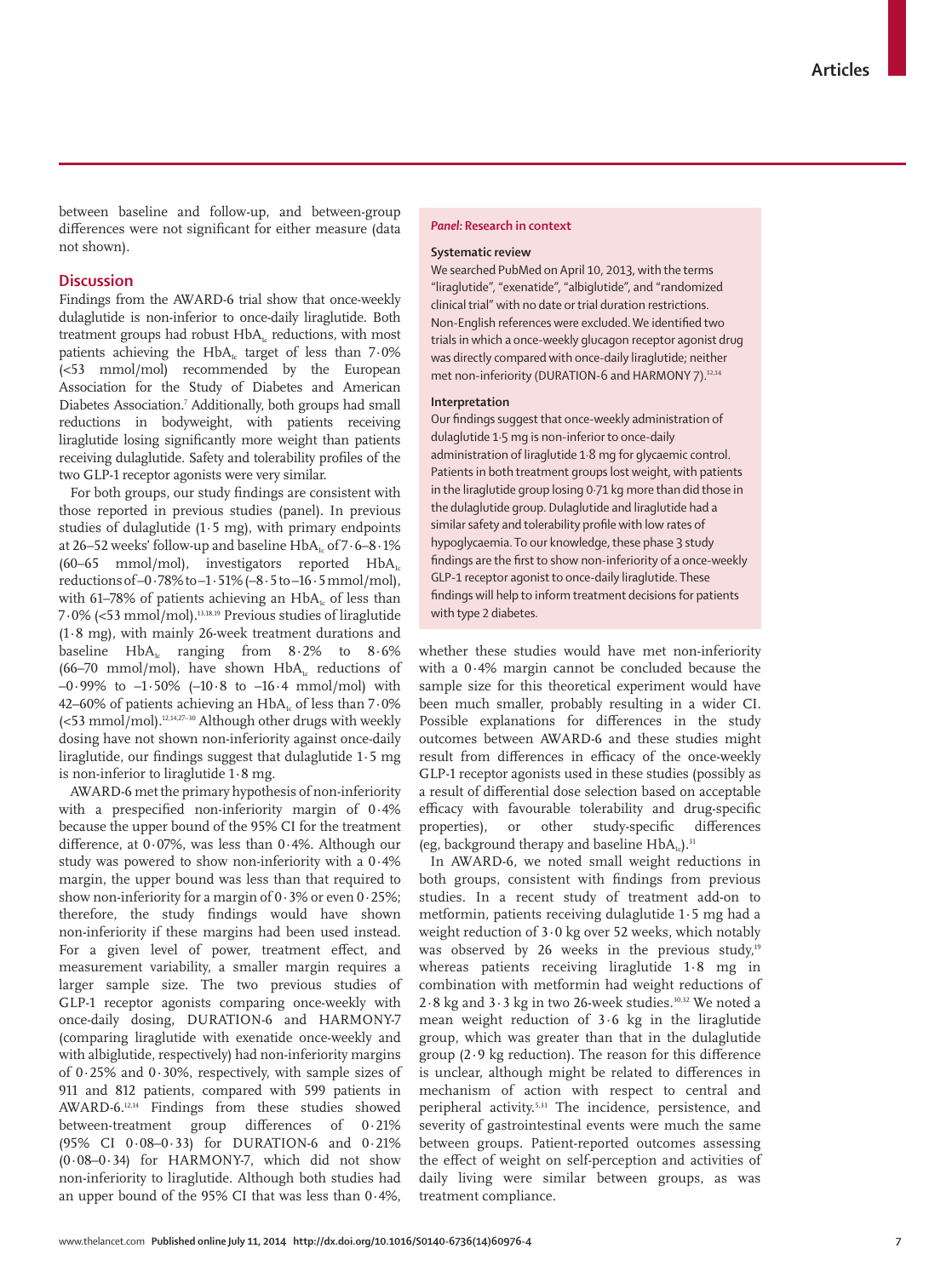The safety and tolerability profiles were similar for dulaglutide and liraglutide and are consistent with the known class effects. Few patients had hypoglycaemia. Injection-site reactions were uncommon in both groups. We recorded no cases of pancreatic cancer or adjudicated pancreatitis. The importance of the difference in lipase concentrations between groups is unclear and has not been reported previously in head-to-head studies of liraglutide with other GLP-1 receptor agonists.<sup>12,14,27</sup> However, the increases that we noted in pancreatic enzyme concentrations were generally similar between groups and were not unexpected on the basis of previous reports.6,10,34 These elevations were not predictive of pancreatitis, and we noted no clinical consequences of these elevations. Changes in vital signs were similar between groups and consistent with findings from previous studies of GLP-1 receptor agonists.<sup>6,32,35</sup>

Limitations of our study include the open-label design, which could have affected physicians' and patients' behaviour. However, placebo pens for liraglutide were not commercially available. The length of the study was fairly short in view of the chronic nature of type 2 diabetes, but it was long enough for each treatment to reach steady state and the treatment effect to be represented in the primary outcome of  $HbA<sub>1c</sub>$ .

In conclusion, findings from the AWARD-6 study lend support to the efficacy of the GLP-1 receptor agonist drugs dulaglutide and liraglutide for control of hyperglycaemia in type 2 diabetes. With once-weekly dulaglutide 1·5 mg, patients administered substantially fewer injections and yet still achieved similar glycaemic benefits. Long-term, once-weekly drugs might improve compliance compared with more frequently administered regimens, but this notion will require further assessment.

#### **Contributors**

KMD and JLF designed the trial. STP, TF, and JGGG were trial investigators and participated in data collection. JLF was responsible for medical oversight during the trial. CA was responsible for the statistical considerations in the analysis and trial design. All authors participated in critical reviewing and interpreting the data for the manuscript. All authors approved the final version of the manuscript and take full responsibility for the content. KMD and JLF had final responsibility for the decision to submit for publication.

#### **Declaration of interests**

KMD reports consulting and advisory board activities with Eli Lilly and Company, and research support from Novo Nordisk. STP has received honoraria for lectures and research funding from Eli Lilly and Company. TF has received speaker and advisory fees from Eli Lilly and Company. JGGG has received funding for activities at organisation's research site from Eli Lilly and Company. CA, WS, and JLF are employees of Eli Lilly and Company.

#### **Acknowledgments**

This trial was sponsored by Eli Lilly and Company. We thank the trial investigators, trial staff, and trial participants for their contributions; and Rebecca J Jaffe for clinical trial management of the study. Partial data from this study were presented at the 2014 American Diabetes Association meeting in San Francisco, CA, USA, in June, 2014.

#### **References**

1 DeFronzo RA, Ratner RE, Han J, Kim DD, Fineman MS, Baron AD. Effects of exenatide (exendin-4) on glycemic control and weight over 30 weeks in metformin-treated patients with type 2 diabetes. *Diabetes Care* 2005; **28:** 1092–100.

- 2 Drucker DJ, Nauck MA. The incretin system: glucagon-like peptide-1 receptor agonists and dipeptidyl peptidase-4 inhibitors in type 2 diabetes. *Lancet* 2006; **368:** 1696–705.
- Drucker DJ, Buse JB, Taylor K, et al, for the DURATION-1 Study Group. Exenatide once weekly versus twice daily for the treatment of type 2 diabetes: a randomised, open-label, non-inferiority study. *Lancet* 2008; **372:** 1240–50.
- Meier JJ. GLP-1 receptor agonists for individualized treatment of type 2 diabetes mellitus. *Nat Rev Endocrinol* 2012; **8:** 728–42.
- 5 Lund A, Knop FK, Vilsboll T. Glucagon-like peptide-1 receptor agonists for the treatment of type 2 diabetes: differences and similarities. *Eur J Intern Med* 2014; **25:** 407–14.
- Blevins T, Pullman J, Malloy J, et al. DURATION-5: exenatide once weekly resulted in greater improvements in glycemic control compared with exenatide twice daily in patients with type 2 diabetes. *J Clin Endocrinol Metab* 2011; **96:** 1301–10.
- 7 Inzucchi SE, Bergenstal RM, Buse JB, et al. Management of hyperglycemia in type 2 diabetes: a patient-centered approach: position statement of the American Diabetes Association (ADA) and the European Association for the Study of Diabetes (EASD). *Diabetes Care* 2012; **35:** 1364–79.
- Buse JB, Bergenstal RM, Glass LC, et al. Use of twice-daily exenatide in Basal insulin-treated patients with type 2 diabetes: a randomized, controlled trial. *Ann Intern Med* 2011; **154:** 103–12.
- Sanofi-Aventis. Summary of product characteristics (Lyxumia). http://www.ema.europa.eu/docs/en\_GB/document\_library/ EPAR\_-\_Product\_Information/human/002445/WC500140401.pdf (accessed March 12, 2014).
- 10 DeVries JH, Bain SC, Rodbard HW, et al. Sequential intensification of metformin treatment in type 2 diabetes with liraglutide followed by randomized addition of basal insulin prompted by A1c targets. *Diabetes Care* 2012; **35:** 1446–54.
- Bolli GB, Munteanu M, Dotsenko S, et al. Efficacy and safety of lixisenatide once daily *vs* placebo in people with type 2 diabetes insufficiently controlled on metformin (GetGoal-F1). Diabet Med 2013; **31:** 176–84.
- 12 Pratley RE, Nauck MA, Barnett AH, et al, for the HARMONY 7 study group. Once-weekly albiglutide versus once-daily liraglutide in patients with type 2 diabetes inadequately controlled on oral drugs (HARMONY 7): a randomised, open-label, multicentre, non-inferiority phase 3 study. *Lancet Diabetes Endocrinol* 2014; **2:** 289–97.
- 13 Wysham C, Blevins T, Arakaki R, et al. Efficacy and safety of dulaglutide added on to pioglitazone and metformin versus exenatide in type 2 diabetes in a randomized controlled trial (AWARD-1). *Diabetes Care* 2014; published online May 30. DOI:10.2337/dc13-2760.
- 14 Buse JB, Nauck M, Forst T, et al. Exenatide once weekly versus liraglutide once daily in patients with type 2 diabetes (DURATION-6): a randomised, open-label study. *Lancet* 2013; **381:** 117–24.
- Barrington P, Chien JY, Tibaldi F, Showalter HD, Schneck K, Ellis B. LY2189265, a long-acting glucagon-like peptide-1 analogue, showed a dose-dependent effect on insulin secretion in healthy subjects. *Diabetes Obes Metab* 2011; **13:** 434–38.
- 16 Glaesner W, Vick AM, Millican R, et al. Engineering and characterization of the long-acting glucagon-like peptide-1 analogue LY2189265, an Fc fusion protein. *Diabetes Metab Res Rev* 2010; **26:** 287–96.
- 17 Barrington P, Chien JY, Showalter HD, et al. A 5-week study of the pharmacokinetics and pharmacodynamics of LY2189265, a novel, long-acting glucagon-like peptide-1 analogue, in patients with type 2 diabetes. *Diabetes Obes Metab* 2011; **13:** 426–33.
- 18 Umpierrez GE, Povedano ST, Manghi FP, Shurzinske L, Pechtner V. Efficacy and safety of dulaglutide monotherapy *vs* metformin in type 2 diabetes in a randomized controlled trial (AWARD-3). *Diabetes Care* 2014; published online May 19. DOI:10.2337/dc13-2759.
- 19 Nauck M, Weinstock R, Umpierrez GE, Guerci B, Skrivanek Z, Milicevic Z. Efficacy and Safety of Dulaglutide Versus Sitagliptin After 52 Weeks in Type 2 Diabetes in a Randomized Controlled Trial (AWARD-5). *Diabetes Care* 2014; published online April 17. DOI:10.2337/dc13-2761.
- 20 World Medical Association Declaration of Helsinki. Recommendations guiding physicians in biomedical research involving human subjects. *JAMA* 1997; **277:** 925–26.